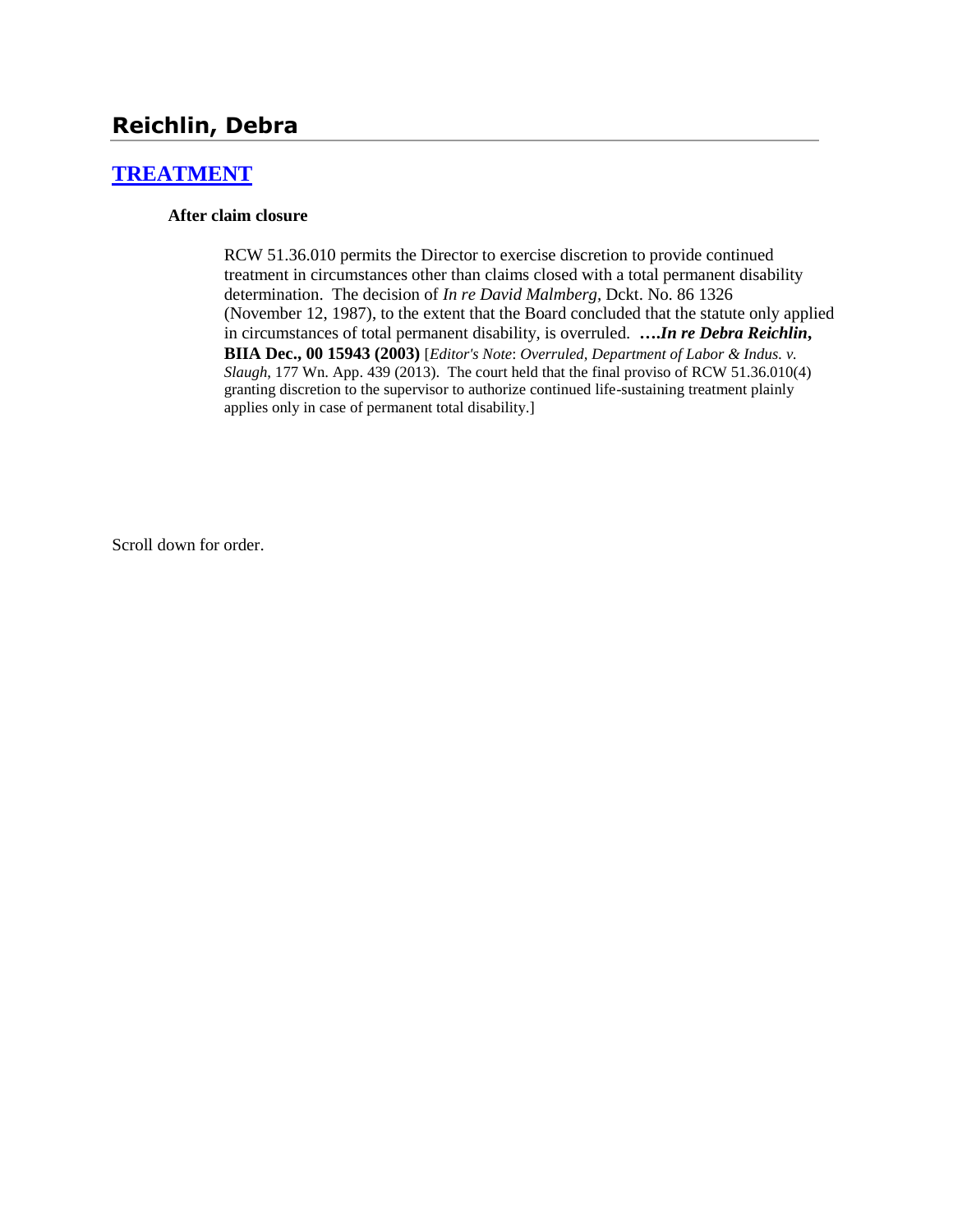# **BEFORE THE BOARD OF INDUSTRIAL INSURANCE APPEALS STATE OF WASHINGTON**

**)**

**IN RE: DEBRA L. REICHLIN ) DOCKET NO. 00 15943**

**CLAIM NO. P-391454 ) DECISION AND ORDER**

APPEARANCES:

Claimant, Debra L. Reichlin, by Law Offices of Calbom & Schwab, P.S.C., per David L. Lybbert

Employer, Broadway Truck Stop, None

Department of Labor and Industries, by The Office of the Attorney General, per Steven J. Nash, Assistant

The claimant, Debra L. Reichlin, filed an appeal with the Board of Industrial Insurance Appeals on May 30, 2000, from an order of the Department of Labor and Industries dated May 10, 2000, and letters the Department sent to Ms. Reichlin's legal representative on May 10, 2000 and May 24, 2000. In its order of May 10, 2000, the Department affirmed the provisions of an order dated February 23, 2000. In that order, the Department declared that, in accordance with an order of the Board of Industrial Insurance Appeals dated February 15, 2000, the claim was closed with compensation for permanent partial disability equal to 25 percent as compared to total bodily impairment for unspecified disabilities. In its letter of May 10, 2000, the Department declared that it would not pay for ongoing medical treatment or medicines after the date it closed a claim with compensation for permanent partial disability. In its letter of May 24, 2000, the Department declared that under WAC 296-20-124, it lacked authority to pay for ongoing medications or medical treatment after the date a claim had been closed with compensation for permanent partial disability, as opposed to compensation for permanent total disability. The Department order is **REVERSED AND REMANDED.**

# **EVIDENTIARY AND PROCEDURAL MATTERS**

Pursuant to RCW 51.52.104 and RCW 51.52.106, this matter is before the Board for review and decision on timely Petitions for Review filed by the claimant and the Department to a Proposed Decision and Order issued on March 26, 2003, in which the industrial appeals judge affirmed the order of the Department dated May 10, 2000, and its letters of May 10, 2000 and May 24, 2000.

1 2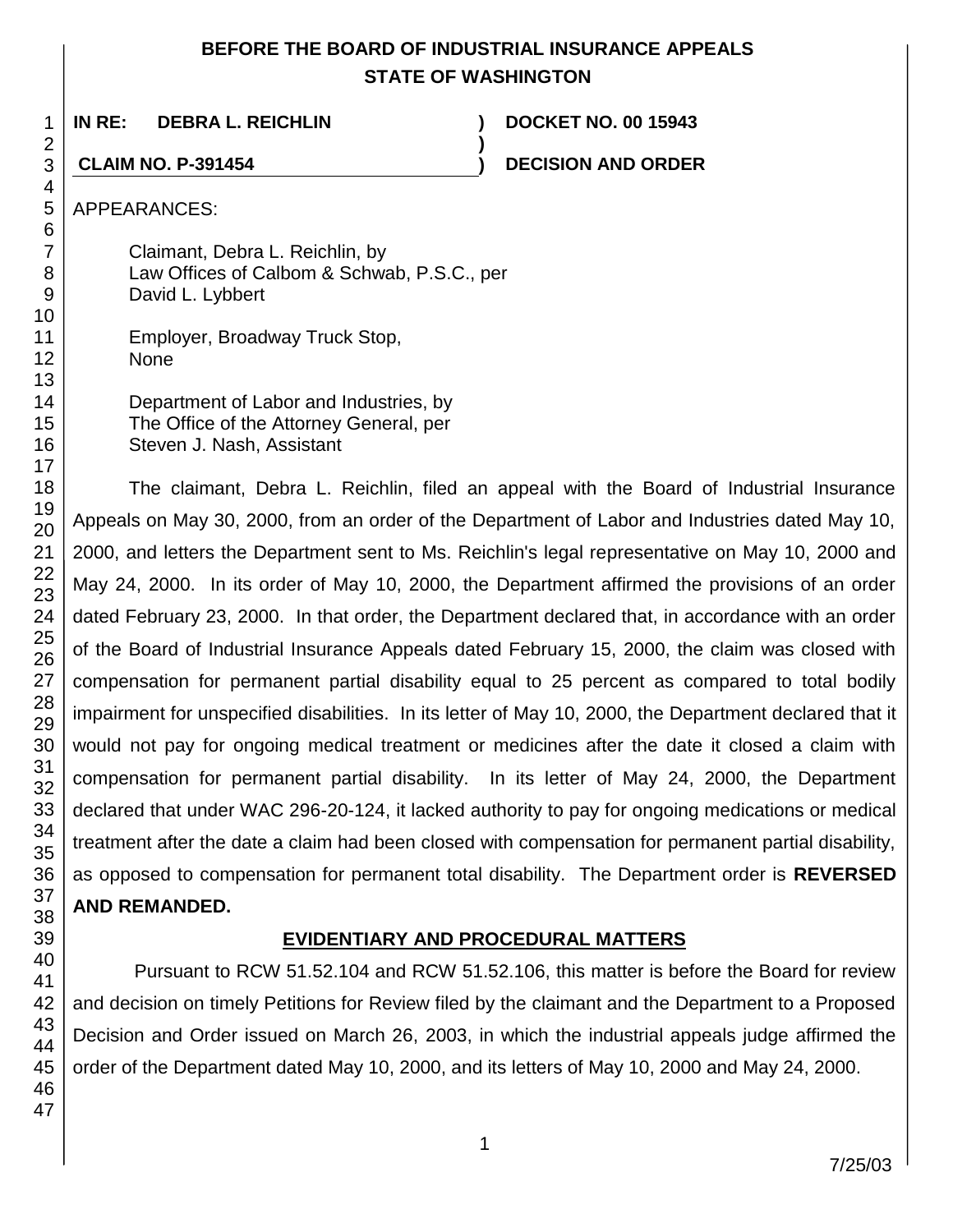The Board has reviewed the evidentiary rulings in the record of proceedings and finds that no prejudicial error was committed. The rulings are affirmed.

#### **DECISION**

The issue raised by Ms. Reichlin in this appeal is whether RCW 51.36.010, that permits the Director of the Department of Labor and Industries to exercise discretion to provide continued treatment under certain circumstances, only applies to claims closed with total permanent disability (TPD), and not to claims closed with permanent partial disability (PPD). Ms. Reichlin seeks ongoing medication for her serious occupational asthma. We have granted review because we determine the Director has discretion to provide ongoing treatment in a claim closed with permanent partial disability.

In its Petition for Review, the Department agrees with our industrial appeals judge's disposition of the case. However, the Department contends that additional findings of fact and conclusions of law should have been made relevant to the merits of the case. The Proposed Decision and Order makes a jurisdictional finding and then a finding that there is no genuine issue of material fact. The conclusions of law include a jurisdictional statement, and conclude that the Department is entitled to a Summary Judgment and that its order should be affirmed.

In this case, the matter was submitted by stipulated facts. The submission of the stipulated facts was followed by a Motion for Summary Judgment by the Department. We agree with our industrial appeals judge that, in cases decided by Summary Judgment, no findings and conclusions of the factual merits of the case are legally necessary. The law requires only findings on material, contested issues. Nevertheless, making findings and conclusions is not prohibited, and can be useful for purposes of clarity for the reader, and particularly to give a context to the directive to the Department. For that reason, in this case, we make findings and conclusions consistent with the stipulated facts.

Ms. Reichlin petitions from our industrial appeals judge's determination that RCW 51.36.010 does not allow the Director to exercise his discretion to continue treatment after claim closure except in cases of TPD. In letters supporting its decision not to continue treatment for asthma after claim closure, the Department cited WAC 296-20-124, which states that treatment cannot continue after claim closure. That provision does not mention the Director's discretion to allow continued treatment, as set forth in the statute, however, and the WAC provision cannot be read to narrow it. It is the statute, therefore, that must be addressed. Our industrial appeals judge followed a non-significant Board decision, *In re David Malmberg*, Dckt. No. 86 1326 (November 12, 1987), as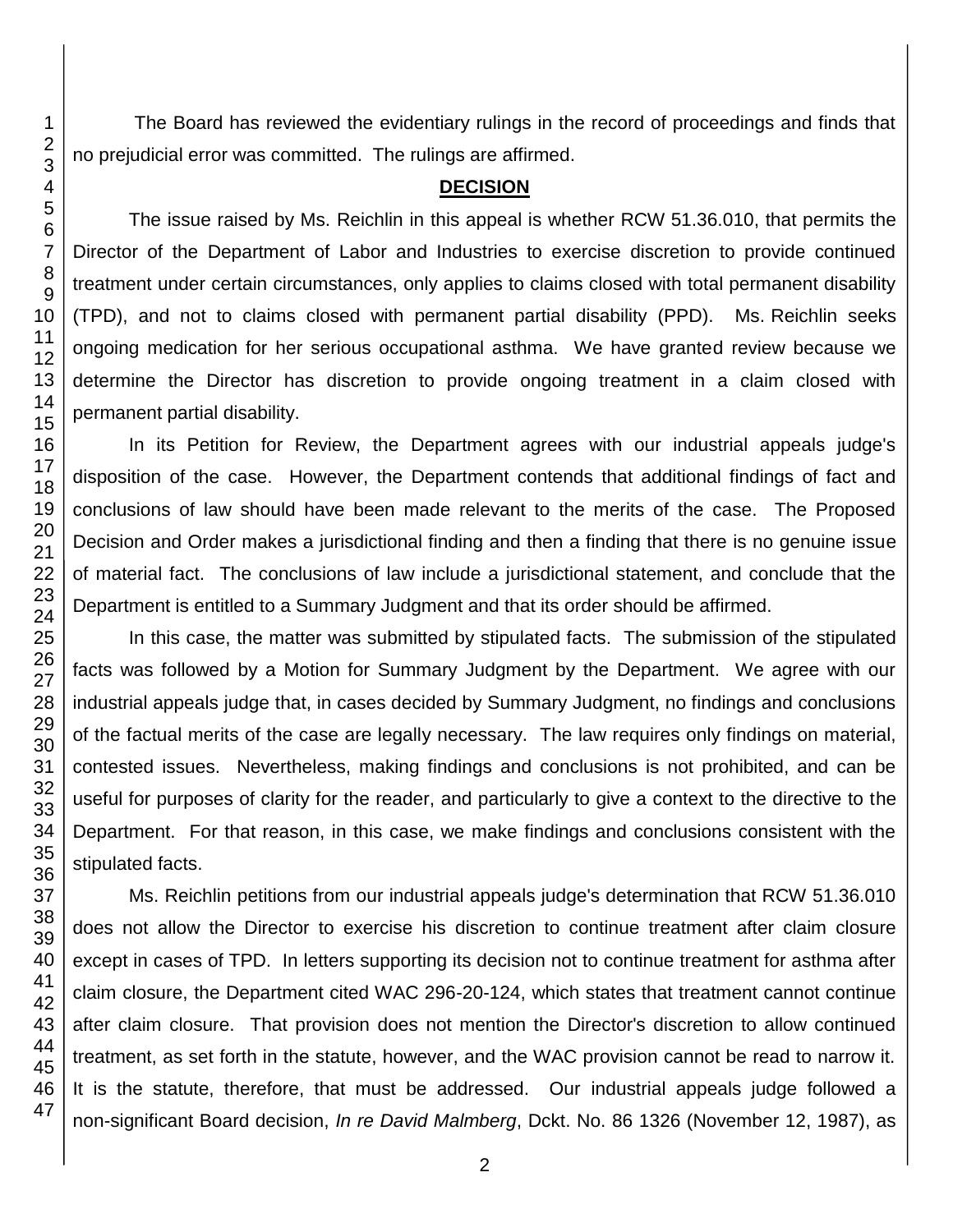47

was necessary under the circumstances. In that case, the Board stated, without explanation, that the statutory discretion for continued treatment under RCW 51.36.010 applies only to cases of permanent total disability. We agree with the special concurring opinion in the *Malmberg* case and with the Petition for Review that there is absolutely nothing in the statute that prevents the Director from exercising discretion to provide continued treatment in the case of **any** claim that has been closed. To the extent that this holding is inconsistent with *Malmberg*, that case is hereby overruled.

This claim has an interesting procedural history. Ms. Reichlin originally filed a timely appeal from a May 10, 2000 Department order; a letter of the same date, as well as a letter dated May 24, 2000. The May 10, 2000 order affirmed a prior order in which the Department closed the claim in accordance with a Board order of February 15, 2000, with an award for disability equal to 25 percent of total bodily impairment (TBI) for unspecified disabilities caused by her respiratory problems. The two letters stated that the Department could not pay for ongoing medications; the May 24, 2000 letter also cited the above-mentioned WAC 296-20-124, that states that treatment cannot continue after claim closure, though it provides for prosthetics. According to the stipulated facts, the Board decided that the May 10, 2000 order was ministerial and dismissed that appeal for lack of subject matter jurisdiction. A superior court decided that, when considering the correspondence accompanying and following the order that dealt with matters not addressed by the earlier Board decision, the May 10, 2000 order was more than ministerial. The case was remanded to the Board to adjudicate the issue of entitlement to continued medical care after claim closure.

RCW 51.36.010 provides, in pertinent part:

§ **51.36.010** Extent and duration.

Upon the occurrence of any injury to a worker entitled to compensation under the provisions of this title, he or she shall receive proper and necessary medical and surgical services at the hands of a physician of his or her own choice, if conveniently located, and proper and necessary hospital care and services during the period of his or her disability from such injury, but the same shall be limited in point of duration as follows:

In the case of permanent partial disability, not to extend beyond the date when compensation shall be awarded him or her, except when the worker returned to work before permanent partial disability award is made, in such case not to extend beyond the time when monthly allowances to him or her shall cease; in case of temporary disability not to extend beyond the time when monthly allowances to him or her shall cease: PROVIDED, That after any injured worker has returned to his or her work his or her medical and surgical treatment may be continued if, and so long as, such continuation is deemed necessary by the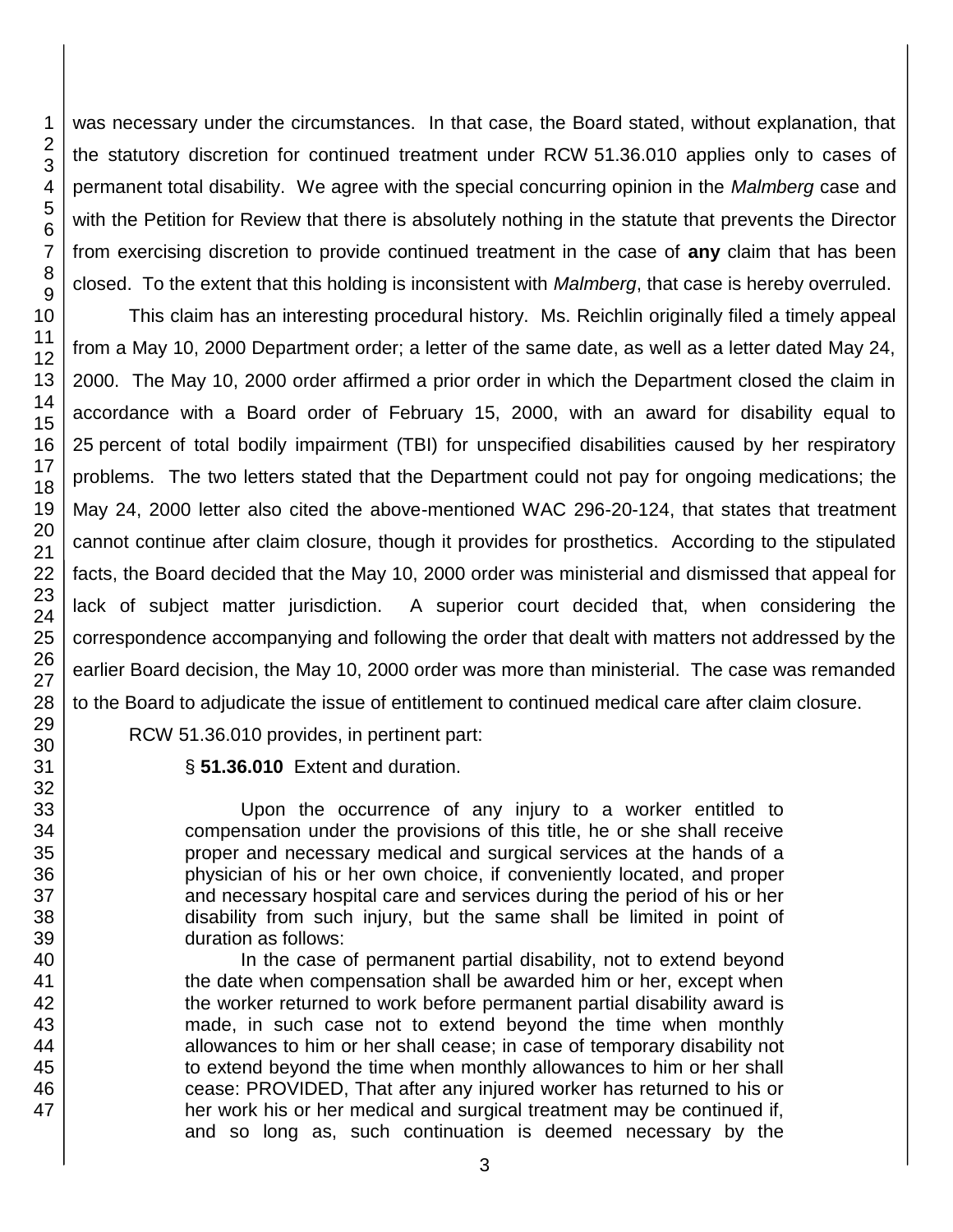supervisor of industrial insurance to be necessary to his or her more complete recovery; in case of a permanent total disability not to extend beyond the date on which a lump sum settlement is made with him or her or he or she is placed upon the permanent pension roll: **PROVIDED, HOWEVER, That the supervisor of industrial insurance, solely in his or her discretion, may authorize continued medical and surgical treatment for conditions previously accepted by the department when such medical and surgical treatment is deemed necessary by the supervisor of industrial insurance to protect such worker's life or provide for the administration of medical and therapeutic measures including payment of prescription medications, but not including those controlled substances currently scheduled by the state board of pharmacy as Schedule I, II, III, or IV substances under chapter 69.50 RCW, which are necessary to alleviate continuing pain which results from the industrial injury.** In order to authorize such continued treatment the written order of the supervisor of industrial insurance issued in advance of the continuation shall be necessary. (Emphasis added.)

The section of the statute that is material to this case is the final proviso that states the supervisor of industrial insurance, in his sole discretion, may authorize continued medical and surgical treatment for accepted conditions to protect the worker's life or to provide for the administration of medical and therapeutic measures, including (non-narcotic) prescription medications that are necessary to alleviate continuing pain. As stated in the *Malmberg* concurrence and in the claimant's Petition for Review, that proviso follows the discussion of treatment for both PPD and TPD workers. **There is no distinction made in the proviso**. Although the more typical course for a worker whose claim has been closed would be to apply to reopen for further treatment if the condition has worsened, given the nature of certain illnesses like asthma, that can be life threatening or with acute temporary flare-ups, that process is not of much benefit.

The rules of statutory construction dictate that absent some obvious ambiguity, the words of the statute must be given their plain meaning. This statute read as a whole does not limit the discretion to provide continued treatment to TPD cases. That interpretation is also contrary to the plain statutory language and is contrary to the principle that any doubt, though we do not believe that there is really any doubt here, should be resolved in favor of the worker. We note that under certain circumstances, the Department **does** provide continued treatment in PPD cases—for example, prostheses or hearing aids and what is associated with providing them. All that is sought here is that the Director exercises his discretion, and finds that RCW 51.36.010 provides for that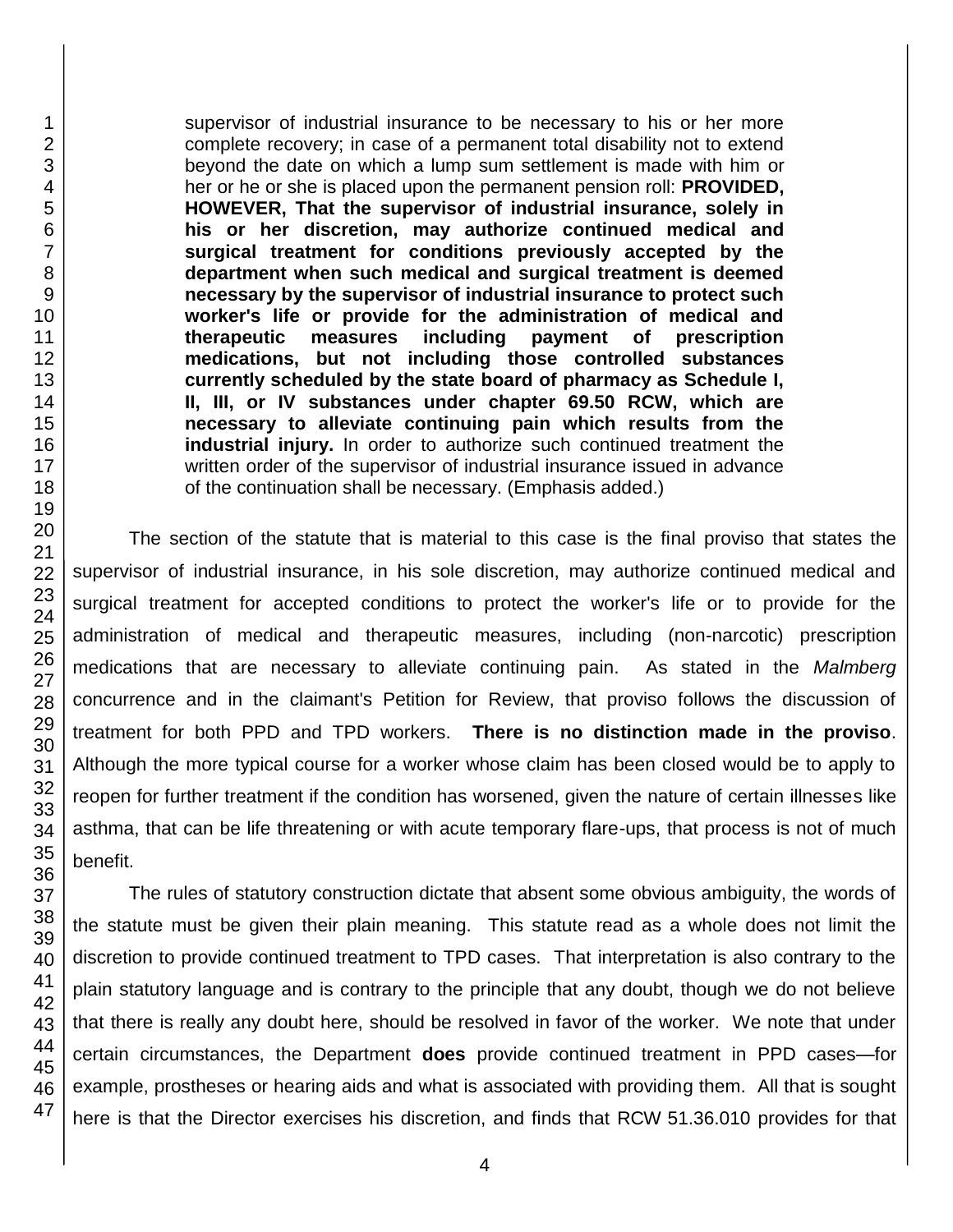relief. We reverse the order and letters under appeal and remand this matter for the Director to exercise his discretion.

# **FINDINGS OF FACT**

1. On November 13, 1995, the claimant, Debra L. Reichlin, filed an application for benefits with the Department of Labor and Industries, alleging that she had developed a disabling respiratory ailment on November 5, 1995, proximately caused by an exposure to propane gas during the course of her employment with Broadway Truck Stop. On June 23, 1997, the Department issued an order that allowed the claim for benefits, determined that the injury event had proximately caused mucosal and respiratory irritation, and closed the claim with no compensation for permanent partial disability. Ms. Reichlin protested the order on July 17, 1997, but the Department affirmed the provisions of the order on January 12, 1999. On January 28, 1999, Ms. Reichlin filed a Notice of Appeal with the Board of Industrial Insurance Appeals from the order. This Board assigned the appeal Docket No. 99 11058 and granted the appeal on February 26, 1999. The Board ordered that further proceedings be held in the appeal.

On January 13, 2000, a Proposed Decision and Order was issued in the appeal, which reversed the January 12, 1999 Department order and remanded the claim to the Department with directions to issue an order that closed the claim with compensation for permanent partial disability equal to 25 percent as compared to total bodily impairment for unspecified disabilities. On February 15, 2000, the Board issued an Order Adopting Proposed Decision and Order.

On February 23, 2000, the Department issued an order in accordance with the Board's order. The claimant protested the order on March 29, 2000, but the Department affirmed the provisions of the order on May 10, 2000. Also on May 10, 2000, the Department sent a letter to Ms. Reichlin's legal representative, in which the agency declared that it would not pay for ongoing medicine or medical treatment after the date the claim was closed with compensation for permanent partial disability. On May 24, 2000, the Department sent another letter to the claimant's legal representative, in which it declared that in accordance with WAC 296-20-124, the Department would not pay for ongoing medications after the date it closed Ms. Reichlin's claim because her claim was closed with compensation for permanent partial disability, not compensation for permanent total disability. On May 30, 2000, the claimant filed a Notice of Appeal with this Board from the May 10, 2000 Department order. This Board assigned the appeal Docket No. 00 15943 and granted the appeal on June 12, 2000. The Board ordered that further proceedings be held in the appeal.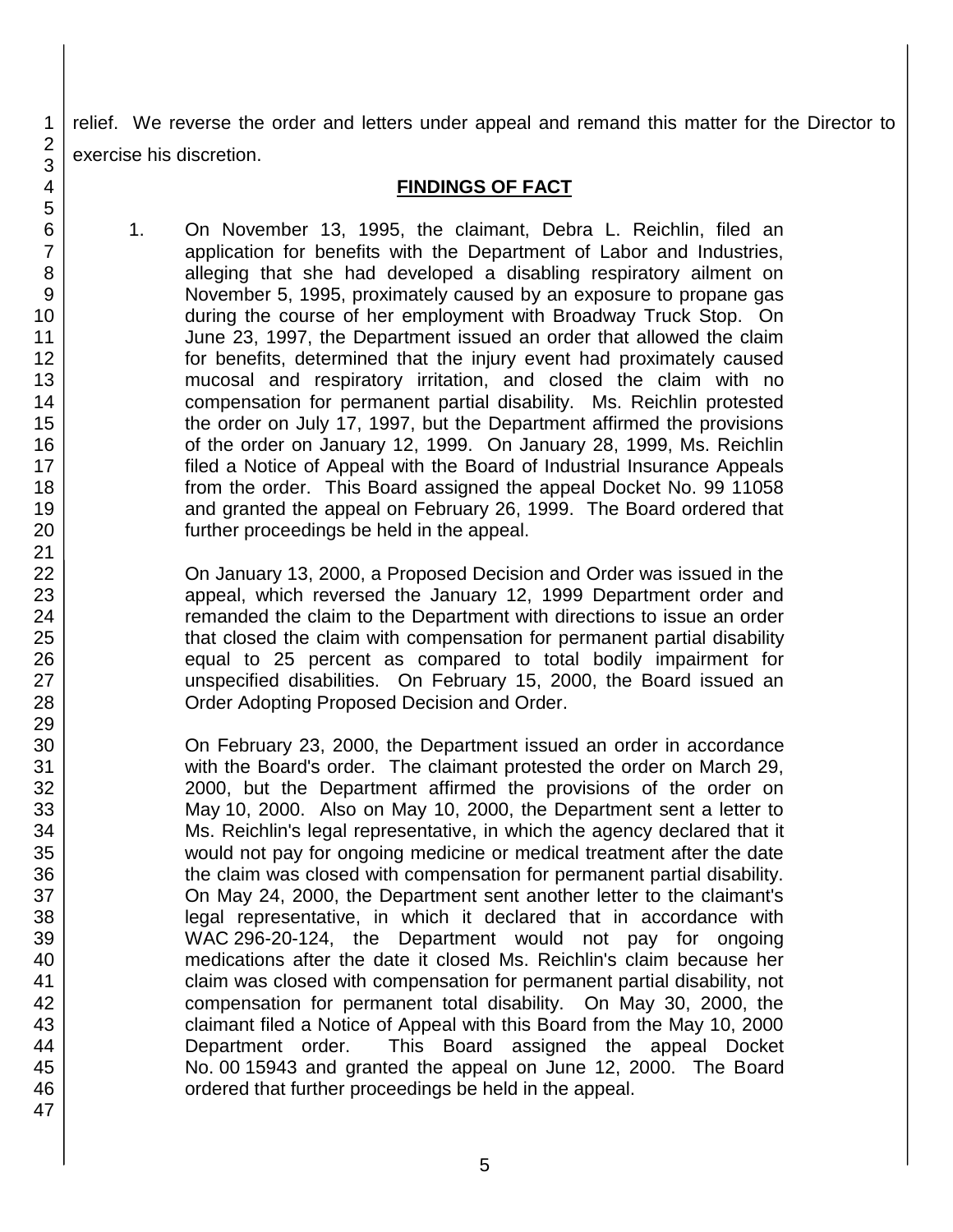On February 12, 2001, a Proposed Decision and Order was issued in the appeal, which dismissed the appeal on the grounds that the Board lacked subject matter jurisdiction over the appeal. On April 30, 2001, the Board issued an order Denying Petition for Review.

Ms. Reichlin filed a Notice of Appeal of the Board's April 30, 2001 order with Grant County Superior Court on May 8, 2001. The superior court assigned the appeal Cause No. 01-2-00489-8. On July 24, 2002, the Grant County Superior Court issued an Order Granting Plaintiff's Motion for Summary Judgment in the matter. The order reversed the April 30, 2001 Board order and remanded the appeal to this Board, with directions to further adjudicate the appeal after deeming the content of the May 10, 2000 and May 24, 2000 Department letters to Ms. Reichlin's attorney as part of the order on appeal. The superior court order was filed with this Board on August 5, 2002.

On August 29, 2002, the Board issued a Notice Assigning Case to Industrial Appeals Judge for Hearing.

- 2. On November 5, 1995, the claimant, Debra L. Reichlin, sustained a disabling industrial injury when she was exposed to propane gas during the course of her employment with Broadway Truck Stop.
- 3. As of May 10, 2000, as a proximate cause of her industrial exposure, Debra L. Reichlin developed hyper-reactive and/or reactive airways disease, otherwise known as occupational asthma.
- 4. As of May 10, 2000, on a medically more probable than not basis, the claimant's condition, proximately caused by her industrial exposure, had reached maximum medical improvement, best described as 25 percent of total bodily impairment for unspecified disabilities.
- 5. Between February 21, 1996 and May 10, 2000, as a result of the condition, proximately caused by her industrial exposure, Ms. Reichlin has been prescribed necessary and proper cortisone type inhalant medications, such as Accolade, to reduce airway inflammation, and also medication to reduce airway irritability.
- 6. Because of her reactive airways disease, proximately caused by her industrial exposure, Ms. Reichlin is more susceptible to superimposed bacterial infection. Between February 21, 1996 and May 10, 2000, Ms. Reichlin has been treated with antibiotics for such infections.
- 7. As of May 10, 2000, Ms. Reichlin's condition, proximately caused by her industrial exposure, requires ongoing treatment and medical monitoring to prevent worsening and to treat exacerbations that are life threatening. This treatment is medically necessary to protect the claimant's life, and/or to provide for the administration of medical and therapeutic

47

1